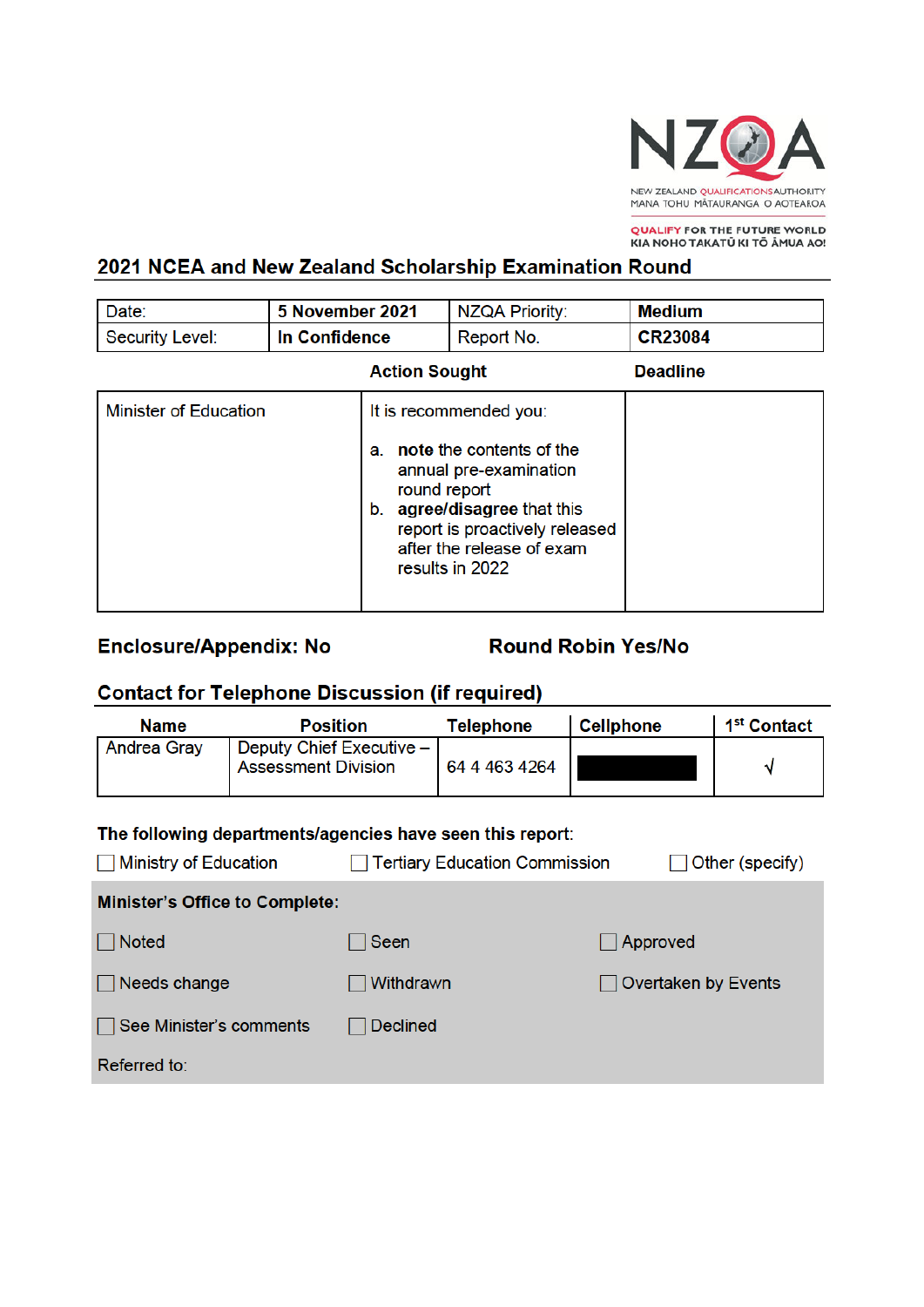## **Comments:**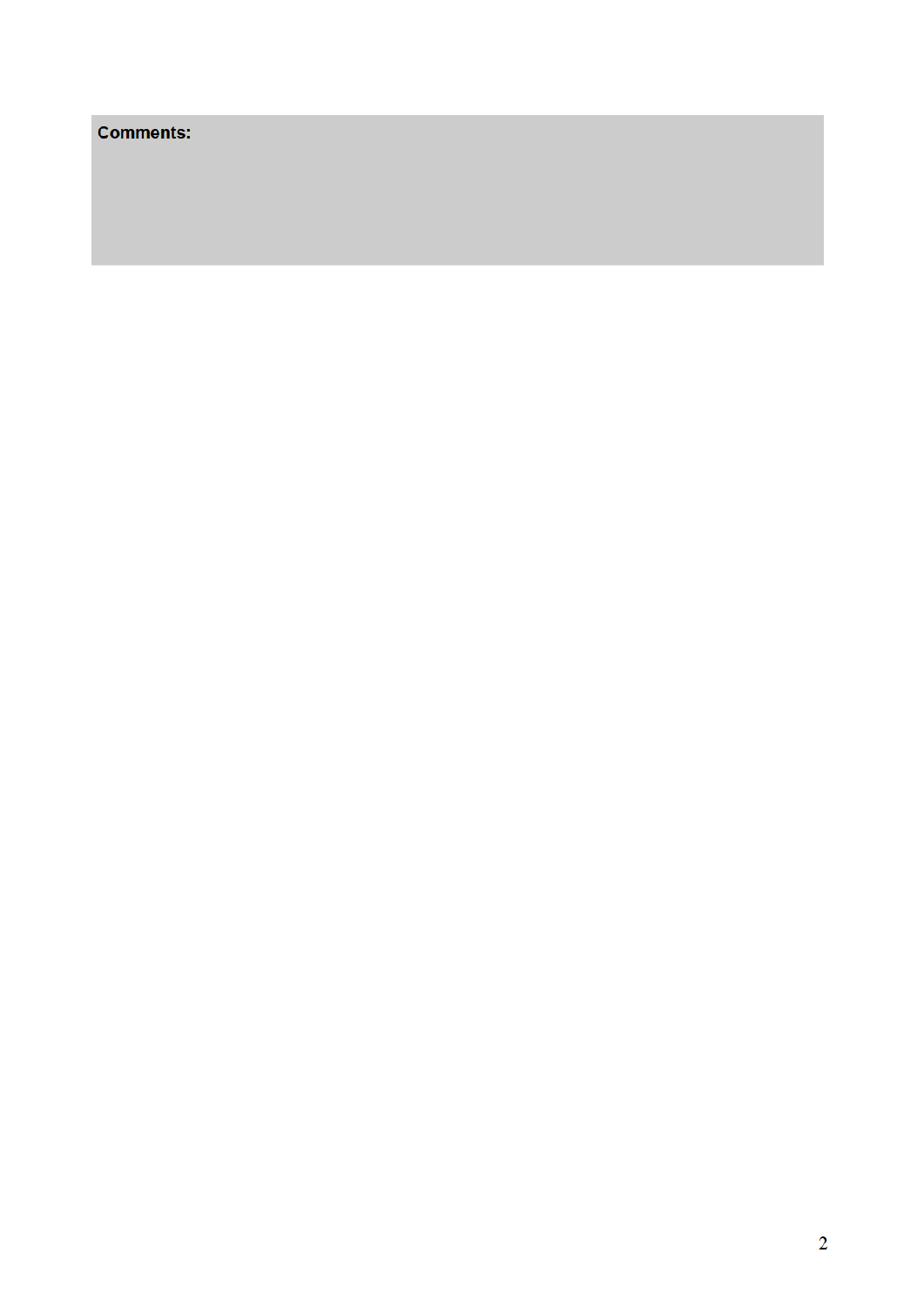## **2021 NCEA and New Zealand Scholarship Examination Round**

#### Executive Summary

- 1. The NCEA and New Zealand Scholarship examination round is scheduled to start on Monday 22 November and finish on Tuesday 14 December 2021.
- 2. This year preparations are taking account of the possibility of further disruptions to examinations nationally, regionally, or school-by-school, due to a resurgence of COVID-19, as well as the disruptions that are ongoing.
- 3. Planning has also included the consideration of how best to address the potential impact on student performance due to disruption caused by the recent Delta lockdowns.
- 4. To reflect the COVID disruption in Term 4 when students are normally preparing for examinations, NZQA invoked a regionally based Unexpected Event for Auckland, Waikato and Northland. This is also to alleviate high levels of reported student anxiety arising from the uncertainty surrounding the achievement of qualifications. An Unexpected Event will also be invoked in other regions where students are in Alert Level 3 in Term 4.
- 5. The key statistics reflecting the scope of examinations planning include:
	- a. approximately 140,000 students entered for NCEA and NZ Scholarship examinations.
	- b. 129 examination sessions for NCEA and Scholarship.
	- c. around 1.7 million examination booklets printed.
	- d. nearly 450 examination centres established, including seven in the Cook Islands, one on Niue, three in prisons and three in Regional Health Schools.
	- e. around 44,600 students entered for NCEA Level 1 English, the largest session.
	- f. around 6,000 examination staff and 1,530 markers being contracted.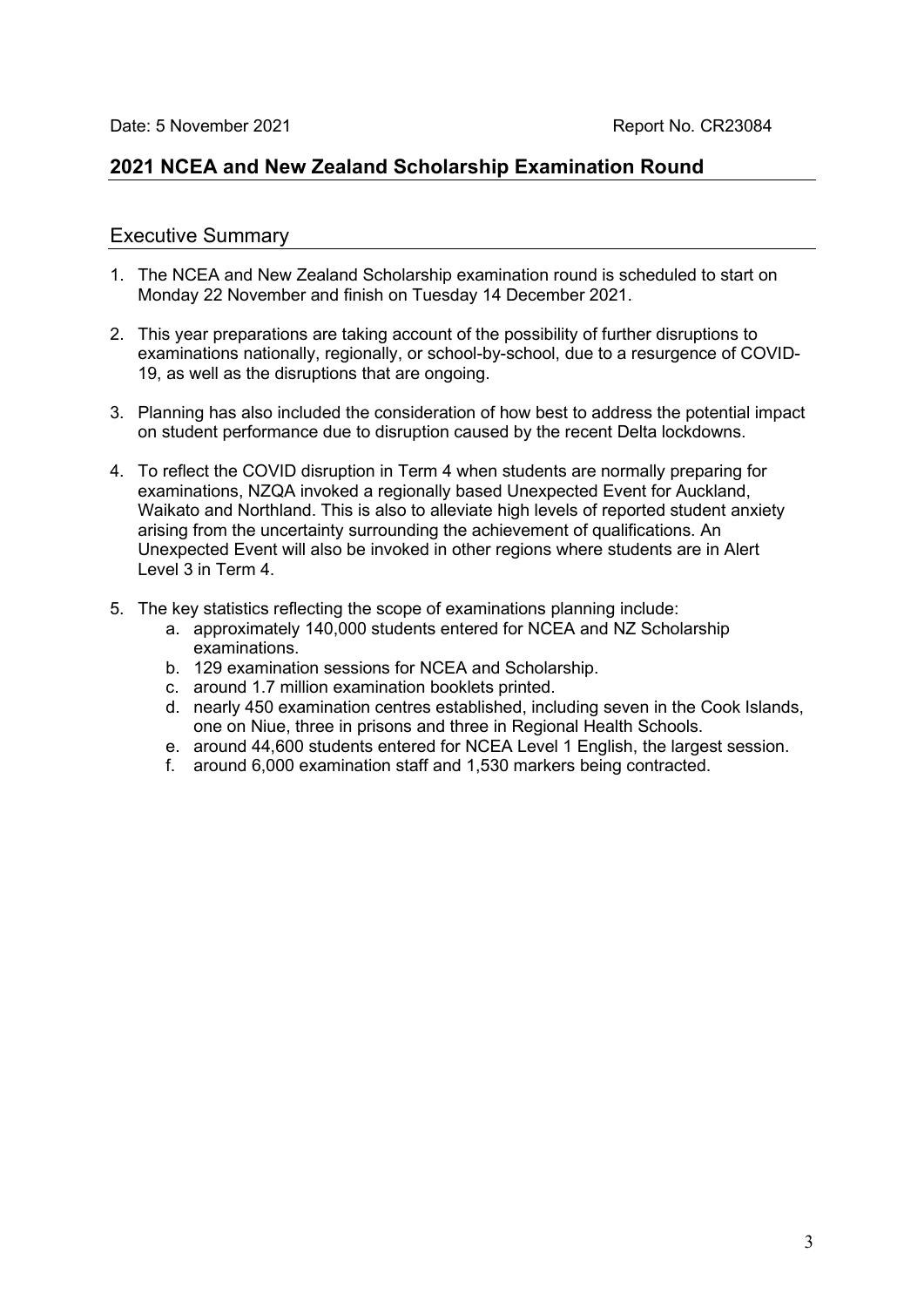## Recommended Action

It is recommended you:

a. **note** the contents of the annual pre-examination round report below

Proactive Release Recommendation

b. **agree/disagree** that this report is proactively released after the release of exam results in 2022



 $\overline{a}$ 

**Dr Grant Klinkum** Chief Executive 5 November 2021

Elle

**Hon Chris Hipkins** Minister of Education  $11 / 11 / 2021$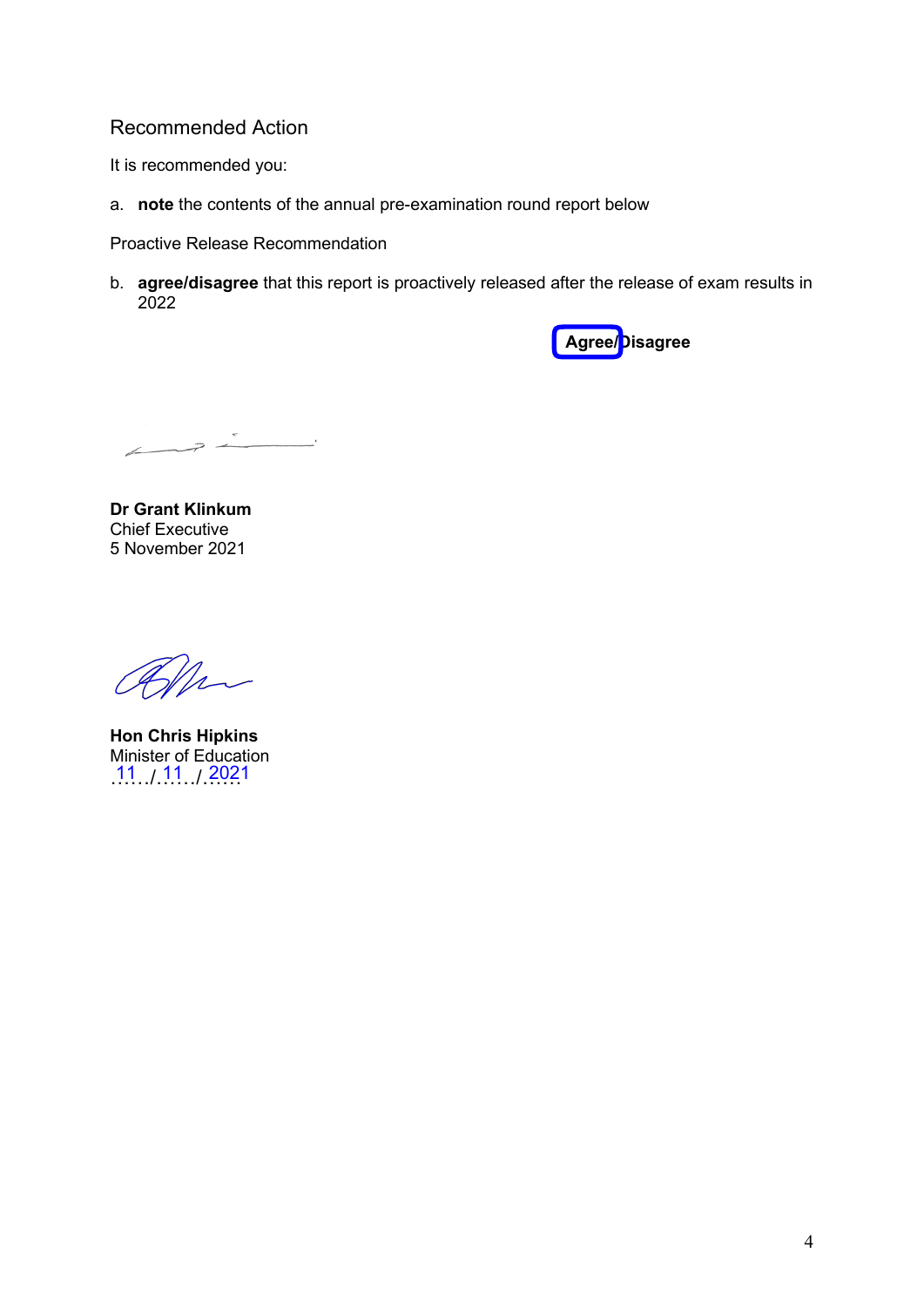## **2021 NCEA and New Zealand Scholarship Examination Round**

### Purpose of Report

1. The purpose of this briefing is to update you on the preparations for the upcoming 2021 examination round.

### **Background**

#### *2021 Examination Round in the context of COVID-19*

2. The NCEA and New Zealand Scholarship examination round is scheduled to start on Monday 22 November and finish on Tuesday 14 December 2021. The start date reflects the decision on 26 August 2021 to delay examinations by two weeks, to give students more time to prepare due to COVID-19 disruptions.

#### *Planning for the Examination Round*

- 3. COVID-19 alert levels are liable to fluctuate regionally between now and the end of the examination round. There is also recognition that Auckland has endured a significant lockdown starting in August, with Waikato and Northland also facing additional disruptions when compared to the rest of New Zealand. This year preparations are taking account of the possibility of further disruptions to examinations nationally, regionally, or school-by-school, due to a resurgence of COVID-19, as well as the disruptions that are ongoing. NZQA has worked with the Ministries of Health and Education to ensure planning is in place for a wide range of scenarios.
- 4. Planning has also included the consideration of how best to address the potential impact on student performance due to disruption caused by the recent Delta lockdowns.
- 5. As announced on 20 October, NZQA is planning to run examinations where schools are open. Senior secondary students in Auckland, Waikato and Northland returned to school on Tuesday 26 October, and so it is currently expected that examinations will run across all of New Zealand.
- 6. Appropriate health and safety measures agreed by the Ministry of Health will be in place at examination centres and venues used for sorting and marking examination material. These requirements include:
	- a. A gap of 1.5 metres between students in all directions.
	- b. All teachers and other school staff (this extends to NZQA's examination workforce) at secondary schools must have received their first dose of the COVID-19 vaccine by 15 November 2021, unless a medical exemption is provided.
	- c. All exam centre staff, even if fully vaccinated, must receive a negative COVID-19 test no more than 5 days before entering school property for the first time
	- d. Any exam centre workers who are not fully vaccinated will need to complete weekly COVID-19 tests and provide this information to NZQA
	- e. Schools will need to establish a cleaning regime before, between, and after exam sessions.
	- f. Rooms must be sufficiently ventilated
	- g. Additional supervision protocols apply supervisors should limit themselves to supervising a section of a large room, such as a hall, limit movement between desks, and only attend to candidates with raised hands.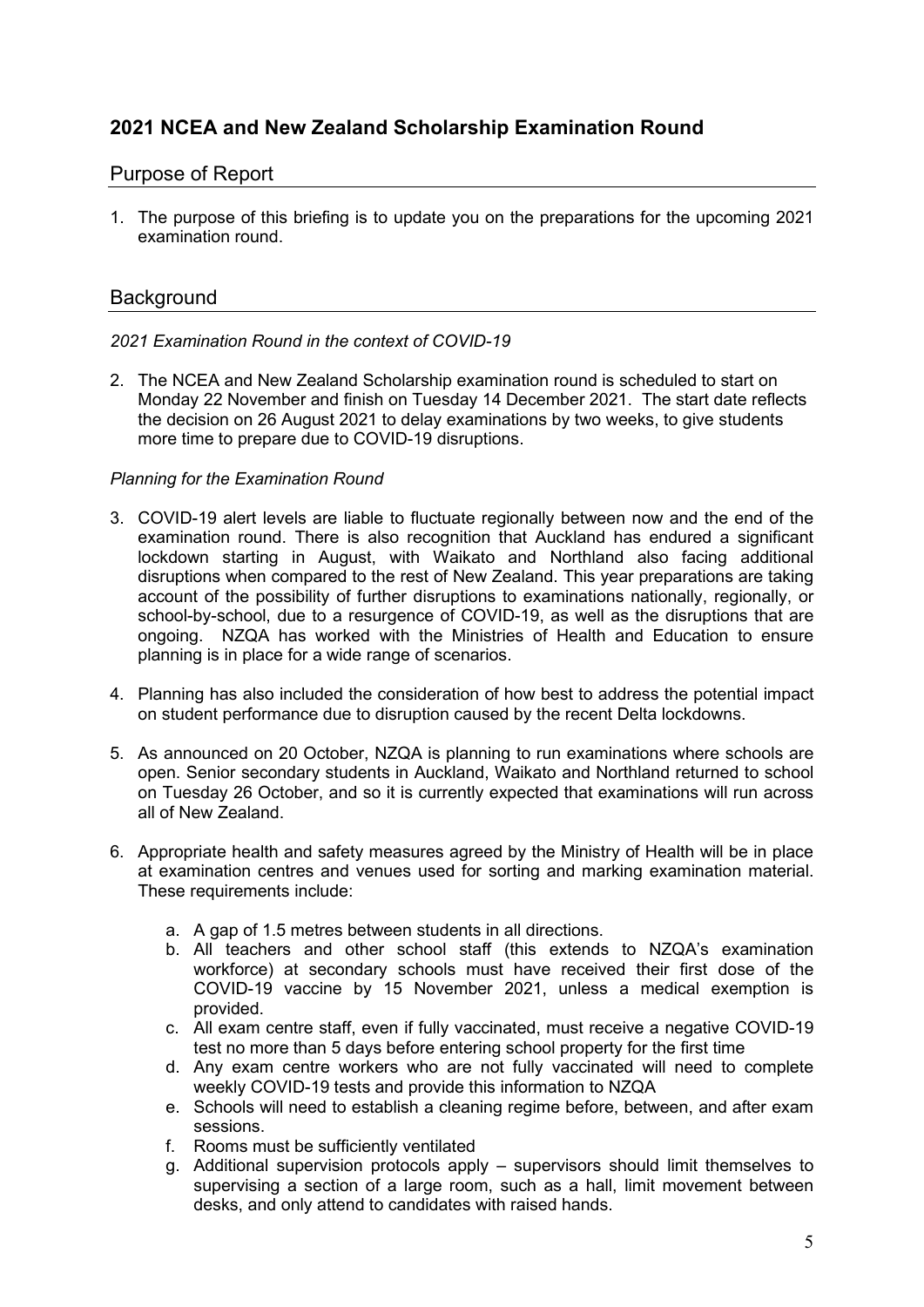- h. All students and exam supervisors are required to wear face masks while inside the exam room.
- 7. With examinations being held, all students will be encouraged to attend. NZQA anticipates, however, under Alert Level 3 conditions, some students will not be able to attend given associated health risks, community concerns and difficulty in arranging safe travel to examinations; and some may also have impaired performance.
- 8. To mitigate these considerations and to reflect the COVID disruption in Term 4 when students are normally preparing for examinations, NZQA invoked a regionally based Unexpected Event for Auckland, Waikato and Northland. This is also to alleviate high levels of reported student anxiety arising from the uncertainty surrounding the achievement of their qualifications. An Unexpected Event will also be invoked in other regions where students are in Alert Level 3 in Term 4.
- 9. Each year, schools are required to provide standard specific, quality assured evidence of a student's learning for each externally assessed Achievement Standard entry; the Unexpected Event Grade (UEG) sits as a robust alternative grade if the student is prevented from sitting an examination or their performance is impaired. Our expectation is that students in regions in Alert Level 3 attend the examinations if possible and will then be awarded the best of either grade. However, students in these regions who cannot attend an exam because of a specific COVID-19 disruption will receive their UEG.
- 10. NZQA is not planning to run NCEA examinations under Alert Level 4. Current restrictions do not make this logistically possible as schools are required to close. Under a 'hard' Level 3, where schools are not open, examinations could potentially run in bubbles of 10. This will be logistically taxing for most schools, and so NZQA recommends that examinations in this case would be limited to NCEA Level 3 and New Zealand Scholarship. For students entered for NCEA Level 1 and Level 2, UEGs would be available. If the situation of a 'hard' Alert Level 3 applied, NZQA would provide you with further information and seek your guidance on whether or not to proceed with some or all external exams in a bubble.
- 11. Marking of examinations under Alert Levels 1 and 2 is expected to be completed by Christmas, with NCEA results ready to be released on 20 January 2022, and New Zealand Scholarship results ready to be released on 10 February 2022. There is likely to be lower than normal attendance at examinations in 2021, particularly in Auckland, Waikato and Northland regions. NZQA Marker Panel Leaders will be advised early in the marking process of large changes by standard in cohort numbers against expected volumes, as background information for the marking process.
- 12. Delays to marking examinations are possible under Alert Level 3, if these restrictions are in place between the examination period and results release. Such a delay would put the results release date at risk. Where possible, NZQA will prioritise NCEA Levels 3 and 2 marking and results processing, to minimise impacts on learners progressing to tertiary studies and employment.
- 13. Low turnout, which is likely to be more common in certain schools and examinations than others, may make some of the hired exam room supervisors unnecessary. It will be impossible to predict in advance which supervisors, if any, will be surplus to requirements, if students are going to have the opportunity to sit examinations. NZQA's expectation is that staff who have been recruited but not needed for a given session will be paid for the minimum of four hours per session. If examinations are cancelled at scale, there may be other options for compensation, but these are not yet finalised.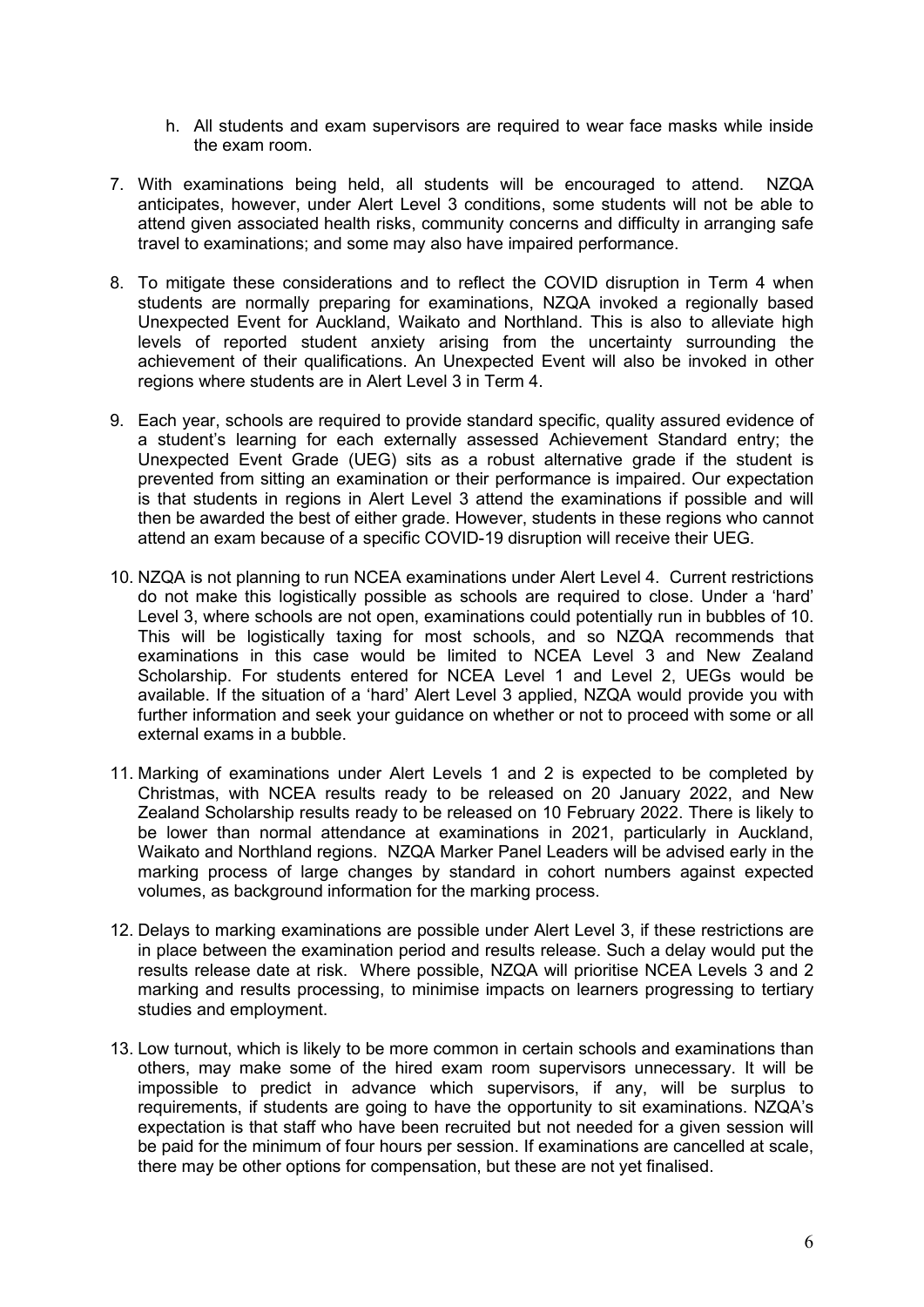14. We are also working with a small number of already contracted examination supervision staff whose vaccination status will not enable them to be onsite, or whose decision to be vaccinated is currently unclear. Many of these staff were recruited prior to the announcement of the vaccination requirements. We have contingency plans underway to backfill these staff with others.

## Comment

Key statistics for examinations planning

15. The key statistics reflecting the scope of examinations planning include:

- a. approximately 140,000 students entered for NCEA and NZ Scholarship examinations.
- b. 129 examination sessions for NCEA and Scholarship.
- c. around 1.7 million examination booklets printed.
- d. nearly 450 examination centres established, including seven in the Cook Islands, one on Niue, three in prisons and three in Regional Health Schools.
- e. around 44,600 students entered for NCEA Level 1 English, the largest session.
- f. around 6,000 examination staff and 1,530 markers being contracted.

Stages of the examination round

|  | 16. The following table provides a timeline for the critical stages of the examination round, |  |  |  |
|--|-----------------------------------------------------------------------------------------------|--|--|--|
|  | subject to any large-scale changes that may arise:                                            |  |  |  |

| <b>Stage</b> |                                                                | <b>Timing</b>                                                                                       | <b>Additional Information</b>                                                                                 |
|--------------|----------------------------------------------------------------|-----------------------------------------------------------------------------------------------------|---------------------------------------------------------------------------------------------------------------|
| 1.           | Examination<br>Development                                     | March 2020 - October<br>2021                                                                        | This is an 18-month cycle<br>whereby development is also<br>underway for the following<br>year's examinations |
| 2.           | <b>Printing and</b><br>Personalisation of<br>papers            | August - October                                                                                    | Approximately 1.7 million<br>examination booklets                                                             |
| 3            | Distribution to<br>examination centres                         | <b>From November</b>                                                                                | Approximately 5,500 boxes of<br>examination materials                                                         |
|              | 4. Students sitting<br>examinations                            | 22 November - 14<br><b>December</b>                                                                 | Approximately 140,000<br>students entered for NCEA<br>and New Zealand Scholarship<br>examinations             |
| 5.           | <b>Marking</b>                                                 | Completed before<br>Christmas                                                                       | NZQA contracts approximately<br>1,530 markers                                                                 |
|              | 6. Results release                                             | NCEA: 20 January<br>New Zealand Scholarship:<br>10 February                                         | Results released online for<br>approximately 165,000 Year<br>11-13 students                                   |
| 7.           | Papers returned to<br>candidates                               | NCEA: from late January<br>Scholarship: from early<br>February                                      | Approximately one million<br>examination booklets are sent<br>back to students                                |
| 8.           | <b>Reviews and</b><br>reconsiderations<br>process <sup>1</sup> | NCEA: from late January<br>to mid-February<br>NZ Scholarship: from early<br>February to early March |                                                                                                               |

 $1$  Review – all sections of examination booklets are checked to ensure they are marked and results correctly recorded and transferred. Reconsideration involves re-marking the assessment.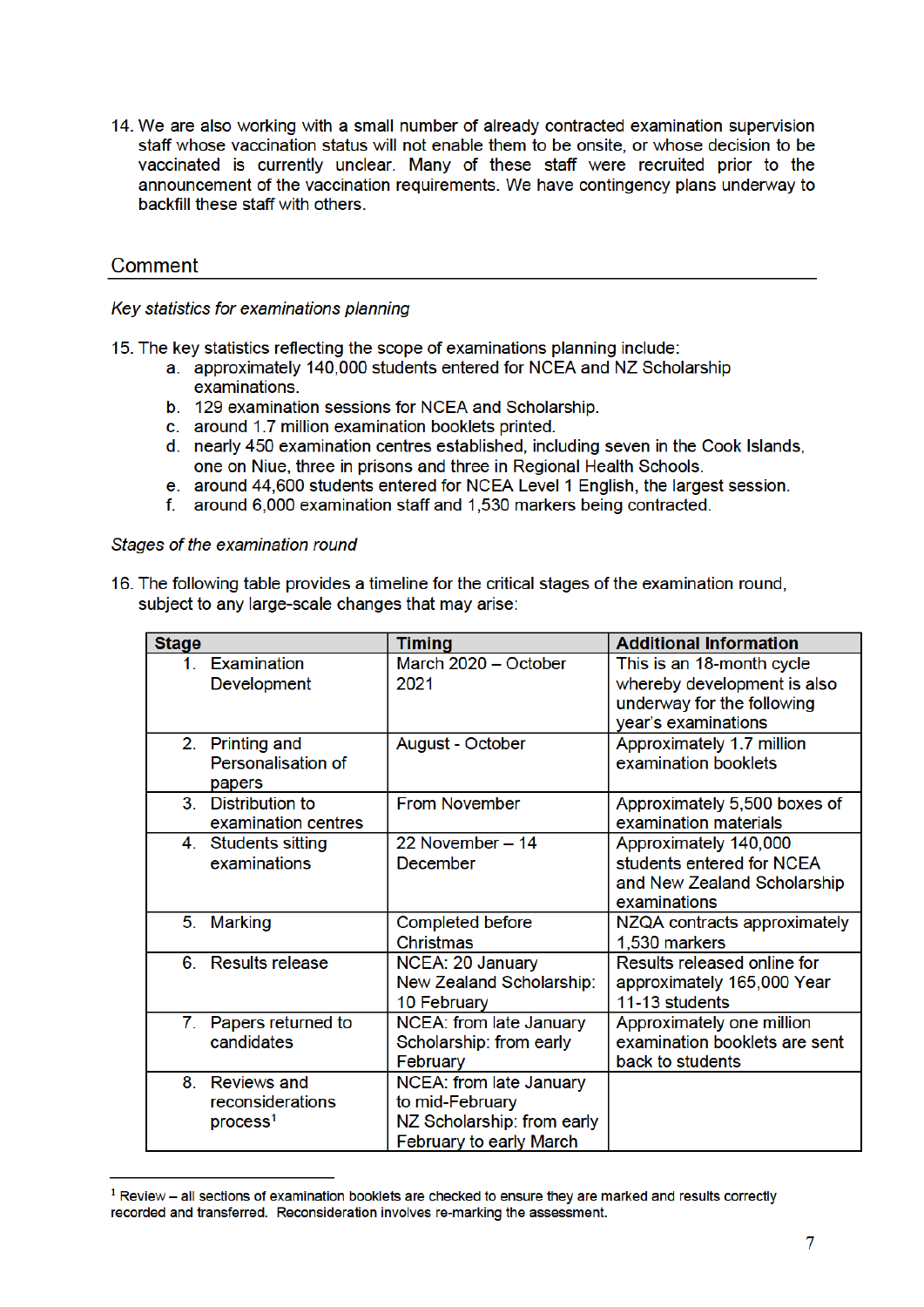#### *Progress update*

- 17. Preparations for the examination round are progressing to plan, despite COVID-19 disruptions.
- 18. NZQA has been in regular contact with schools informing them of how they can best organise their NCEA and NZ Scholarship examinations; and prepare to provide accurate and current results for the UEG, should circumstances require.

#### *Common Assessment Tasks (CATs)*

- 19. Many schools are involved in delivering Common Assessment Tasks (CATs). CATs are set by NZQA; and allow externally assessed NCEA achievement standards to be assessed before the November examination period.
- 20. Since 2011 there has been a Mathematics Common Assessment Task (MCAT) for a single NCEA Level 1 Mathematics standard; 91027 (Apply algebraic procedures in solving problems). This year, students sat the MCAT in secondary schools on 28 and 30 September 2021.
- 21. Schools that were in alert levels 1 and 2 were expected to make all possible effort to deliver the MCAT. Those in levels 3 or 4 were instructed to use existing processes for determining grades for students who did not or were unable to sit the assessment on the scheduled date.
- 22. CATs were introduced in 2018 for NCEA Level 1 Digital Technologies and extended to Levels 2 and 3 Digital Technologies in 2019.
- 23. The Mathematics CATs are marked by teachers and their marker judgements are externally verified by NZQA verifiers. The Digital Technologies CATs are marked by NZQA markers.

#### *Digital examinations*

- 24. NZQA has been trialling and piloting digital examinations for six years on an opt in basis. In 2021, NZQA has been engaging with the sector on the pathway towards "opt-out" for digital examinations and the support required to achieve this.
- 25. NZQA has a rigorous go-live decision process in place to ensure all aspects of digital assessment readiness, including school, NZQA, technical and data readiness are accounted for.
- 26. This informs a final decision to "Go-Live" by NZQA's Strategic Leadership Team, following endorsement by the NCEA Online Programme Board. The NZQA Board is kept informed of progress.
- 27. The digital option is available to students alongside paper booklets. Students can choose at any time before or during the examination to revert to their personalised paper, if they change their mind or are unable to complete the examination digitally for other reasons, such as device failure.
- 28. In 2021, 24 subjects are being examined digitally in 69 examination sessions, including for the first time a NZ Scholarship level examination (media studies). This is an increase of 3 subjects and 11 sessions respectively from 2020. This means there will be digital examinations every day, where those students will be typing their answers on laptops and computers using a digital platform, rather than writing answers into a printed booklet.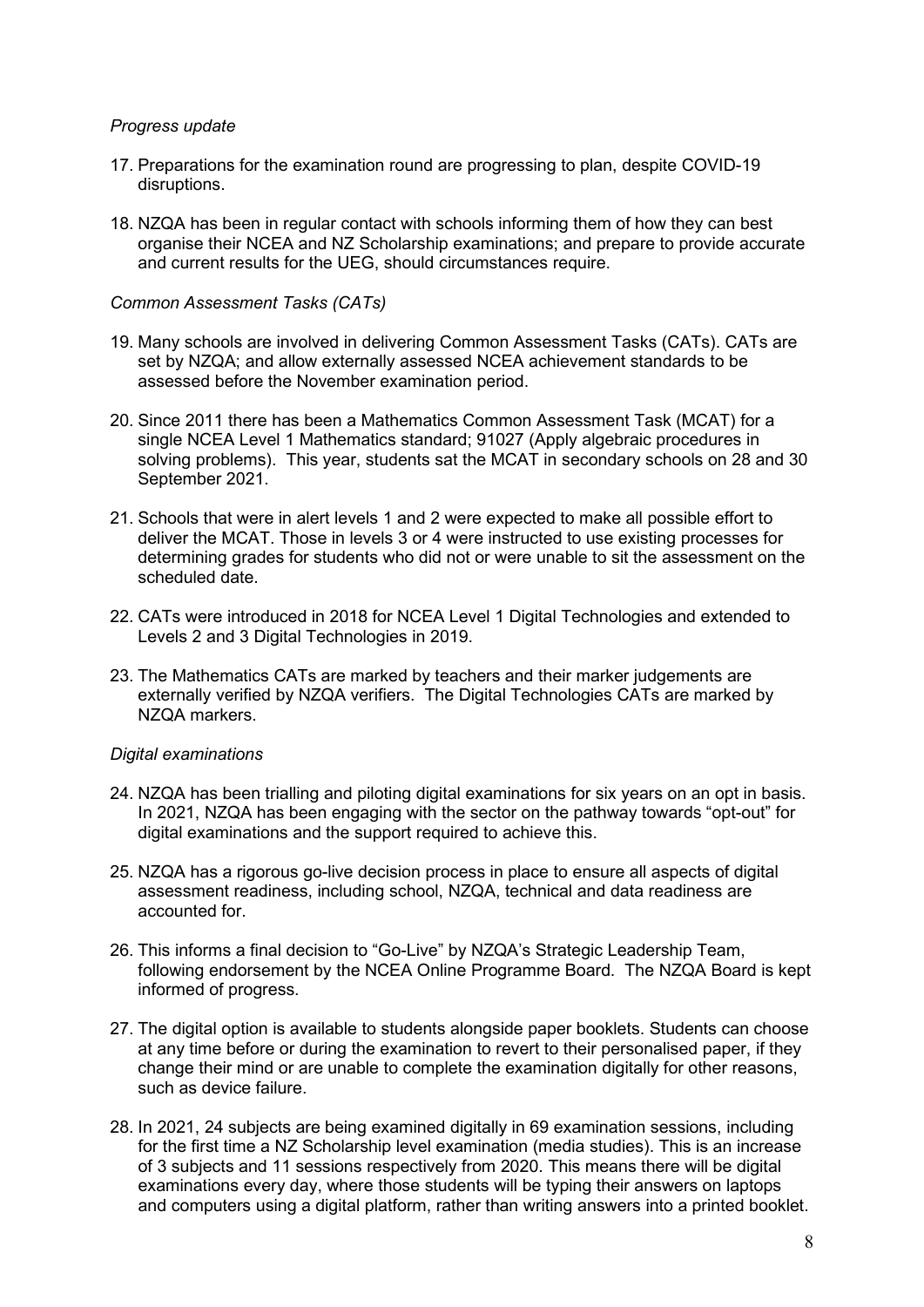- 29. A significant step-up for NCEA Online in 2021 will be the scanning and subsequent digital marking of most answer booklets across all NCEA external assessments, regardless of whether the examination was available in a digital format. $^{\text{2}}$
- 30. As at this date, more than 50,000 students from around 350 schools have entered to sit at least one of the 24 subjects being offered digitally across Levels 1, 2 and 3. This is an increase in entries of 78 percent since 2019 and just over 50 percent on 2020 entries. The number of students who will finish with a digital result is expected to reduce, just as it does for paper-based examinations every year, as not all schools and students who enter will participate. This will be exacerbated by the anticipated lower than usual attendance in Auckland.
- 31. NZQA has a comprehensive change management process in place and has been supporting students and schools to get ready for digital examinations. Students have had access to practice activities and to past examinations. Students have also been advised through various channels to get and test their student logon before the digital examinations. This logon will also enable them to see their marked digital responses and their Record of Achievement.
- 32. Support for schools has included training for staff in staging digital examinations, through both well-attended webinars and face-to-face training, and written guidance on preparing examination rooms. Staff have been trained in the use of the Online Marking Tool. Support also includes training for staff in checking their internet capability and devices (both school and student owned) to ensure these are compliant.
- 33. Network for Learning is working with schools and its IT providers, particularly those with less experience in staging digital examinations. Some schools are receiving assistance with technical readiness, while support is available for all schools to develop a better understanding of their technical readiness.
- 34. During the examination period, NZQA will have help desk facilities to support schools to manage the digital examinations process. This includes on-site support from Network for Learning, which will be monitoring the Managed Network Services for digital assessment schools; and supporting school IT people for in-school issues, as needed.

#### *Quality assurance*

35. NZQA has comprehensive quality assurance processes in place across all stages of examination development, marking, and results processing to ensure fair, valid and reliable assessment of students. Despite these rigorous processes, there can never be a guarantee that every element of a human process will be error free. However, NZQA works very hard to reduce the level of risk of material matters arising.

#### *Management of the examination round*

- 36. NZQA's control environment is supported by established processes including the following:
	- a. Daily management governance and oversight to monitor all elements of the examination cycle.
	- b. An organisation-wide change freeze on all IT systems changes that could impact the examination cycle from late October until late January.

<sup>&</sup>lt;sup>2</sup> We are unable to scan Music and Accounting examinations this year because the structure of the examination creates difficulties in marking in an online environment without further work.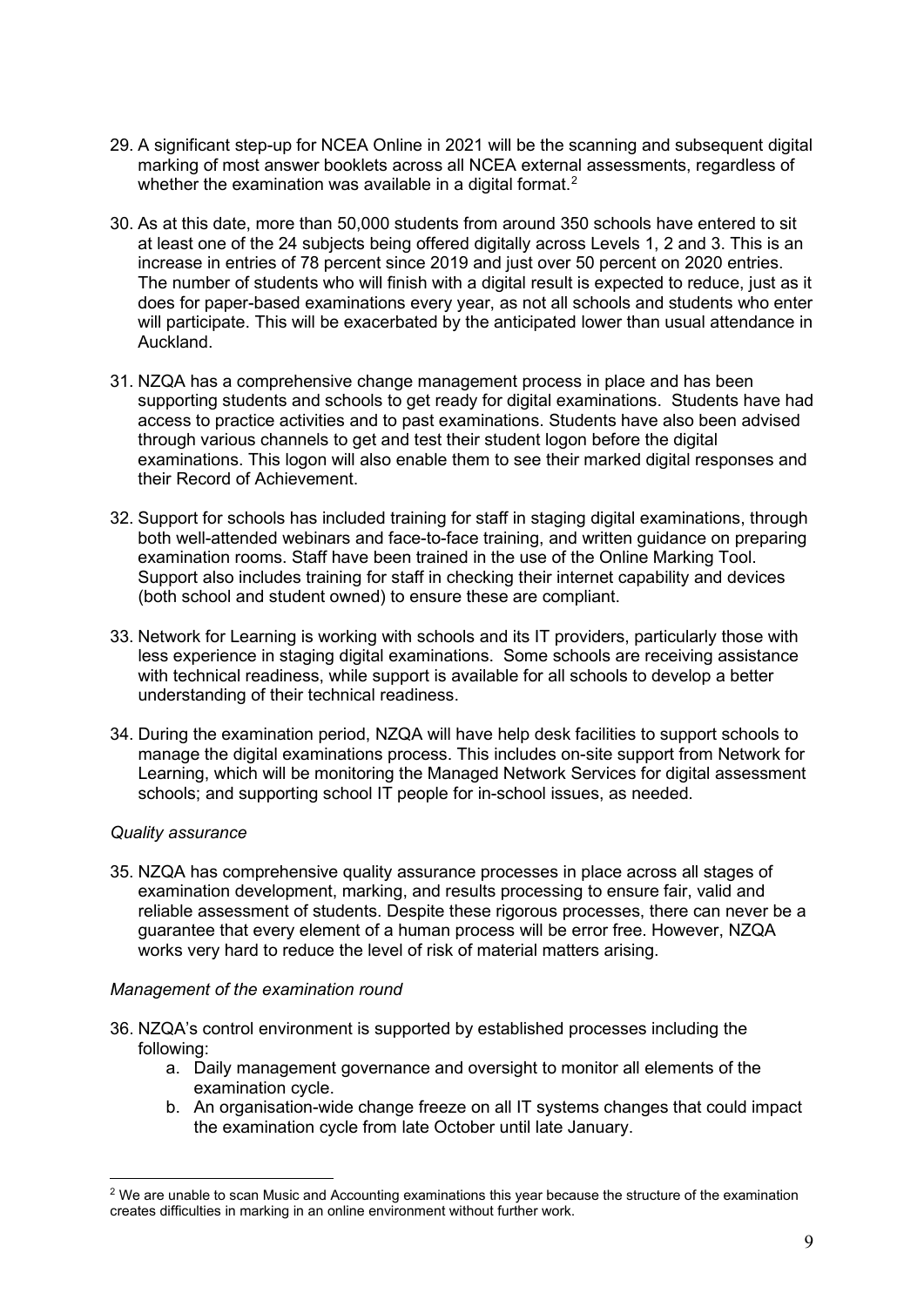- c. Network for Learning working with network providers to request a pause or reduction to routine maintenance on the fibre infrastructure outside the school gate during the examination period, to limit the risk of outages that might impact a school's ability to undertake digital examinations.
- d. Strict procedures and training systems for the externally contracted workforce. NZQA manages this workforce to ensure a high level of experience and expertise is maintained each year.
- e. Monitoring of vendor performance at all stages.

#### *Business continuity planning for external examinations*

- 37. NZQA is continuing to review and strengthen business continuity planning for managing the examinations, including for NCEA Online.
- 38. NZQA's Business Continuity Plans (BCPs) have been updated to include the procedures for running examinations under COVID-19 Alert Levels 1, 2, and 3 to meet the current restrictions for Alert Level 3 as the standard approach for 2021 examinations.
- 39. Each Examination Centre is also required to update their BCPs to manage under Alert Levels  $1 - 3$ .
- 40. Key elements of business continuity planning include the following activities:

#### *Initial Activation*

a. The activation process is designed to ensure that the Minister of Education receives immediate advice on NZQA's response, and that the Office of the Minister of Education, the Ministry of Education, and key stakeholders are kept informed following an emergency event.

#### *Incident Management*

b. NZQA has a structured incident management process to manage an emergency response, and action plans with clear roles and responsibilities.

#### *Communications systems*

c. Systems are in place for onsite and remotely activated communications for web, email and text communications to Principals, Principal's Nominees, and Examination Centres.

#### *Information Technology*

d. NZQA has established procedures and plans in place for disaster recovery and business continuance. Regular scheduled failover<sup>3</sup> and disaster recovery testing is undertaken throughout the year, and simulated business continuity planning events allow for an end-to-end test of processes and systems.

#### *Confirmation of Vendor BCP Readiness*

e. NZQA requests confirmation from our print and distribution vendors that they can activate their business continuity plans, if required. NZQA works with vendors to check these plans through the year. NZQA is also confirming our digital assessment vendors' BCP arrangements for the 2021 examinations.

<sup>3</sup> *Failover* is switching to a redundant or standby computer server, system, hardware component or network upon the failure or abnormal termination of the previously active application, server, system, hardware component, or network.